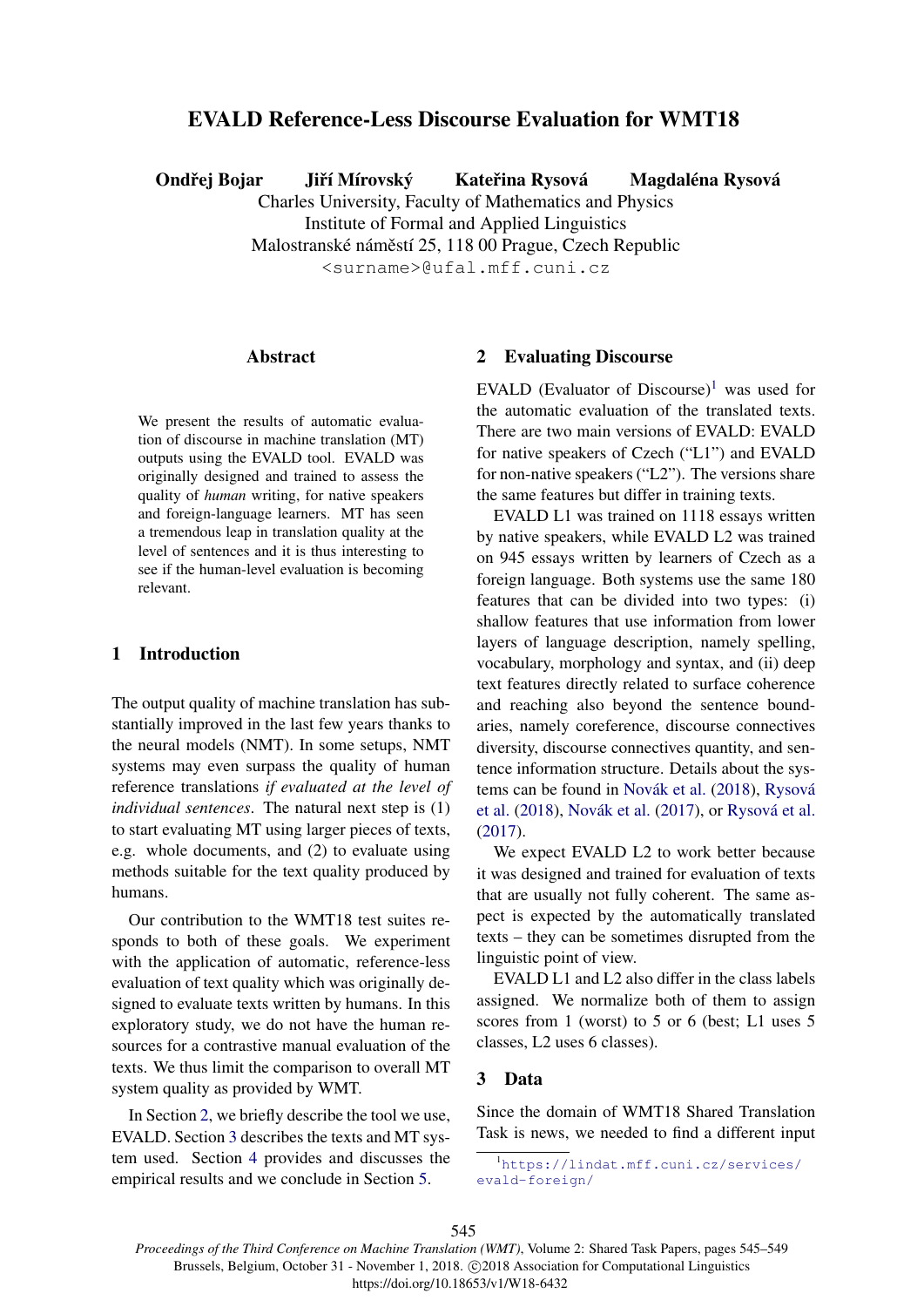|                                    |       |  |                                                       |     |       |  |                  | ENG NRE PSY SOC EDU HIS IOE PHI POL CLS ECO LIN NUR BIO CEE MEC PHY |  |
|------------------------------------|-------|--|-------------------------------------------------------|-----|-------|--|------------------|---------------------------------------------------------------------|--|
| Creative Writing $3/1$ 1/- 1/- 1/- |       |  |                                                       |     |       |  |                  |                                                                     |  |
| Critique                           | $4/-$ |  | $2/2$ $-1/2$ $21$ $-11$ $1/1$ $21$ $31$               |     |       |  |                  |                                                                     |  |
| Essay                              | 4/1   |  | $-11$ $-12$ $21$ $11$ $-12$ $-11$ $31$ $1$ $-11$ $11$ |     |       |  |                  |                                                                     |  |
| Proposal                           |       |  | $1/ 1/ -/2$ $3/-$                                     | 1/1 | $21-$ |  | $2/1$ $1/2$ $-1$ |                                                                     |  |

Table 1: Texts in our test suite by genre and domain. The numbers indicate texts written by a native/non-native English speaker.

Report -/2 -/2 -/6 2/3 -/3 -/2 -/3 -/1 1/- 2/- -/1 -/1

Research Paper 2/- 4/- 1/- 1/- 1/1 -/2 -/2

texts which matches more closely to domain that EVALD is trained for.

### 3.1 Evaluated Texts

We selected Michigan Corpus of Upper-Level Student Papers  $(MICUSP)$ ,<sup>2</sup> an open-source collection of original English texts developed at the University of Michigan (English Language Institute). MICUSP contains about 830 papers (2.6 million words). The texts come from four academic areas: Humanities and Arts, Social Sciences, Biological and Health Sciences, Physical Sciences. At the same time, various text genres are present (argumentative essay, creative writing, critique/evaluation, proposal report, research paper, response paper). Authors of the papers are final year undergraduate and graduate students who reached an A grade. The corpus contains texts written by the native as well as non-native speakers of English. The overview of the MICUSP texts selected for evaluation is presented in Table 1.

The genre that should fit EVALD best is creative writing. We thus specifically extracted all 7 texts labelled as creative writing. To further extend our test suite, we selected texts of suitable length across the genres and domains, as summarized in Table 1. In total, there are 56 texts written by native speakers and 51 texts written by non-native speakers.

We segmented the texts into individual sentences and manually edited them to correct any errors in segmentation, to remove auxiliary segments like "[Figure]" and to abbreviate them occasionally by removing e.g. inline tables.

### 3.2 MT Systems Used

The final texts were included in inputs of MT systems participating in the WMT18 News Translation Task. In addition to the "primary" systems CUNI Transformer, UEDIN and the online systems, we also added three baseline (contrastive) systems: CUNI Chimera, CUNI Chimera noDepfix and CUNI Moses.

CUNI Moses is a phrase-based MT system (Koehn et al., 2007) trained on very large data and domain-adapted for the news text. CUNI Chimera (Bojar et al., 2013) is a hybrid MT system combining the outputs of transfer-based TectoMT  $(Zabokrtský et al., 2008)$  and recently also neural MT outputs from Nematus (Sennrich et al., 2017) and Neural Monkey (Helcl et al., 2018). The backbone of Chimera is nevertheless phrase-based, so Chimera suffers from the standard problems of fluency. Depfix (Rosa et al., 2012) is a rule-based grammar correction system that served very well as the last step of Chimera prior to NMT. For a contrast, we also provide the outputs of Chimera without this rule-based component.

CUNI Transformer (Popel and Bojar, 2018) is a highly optimized NMT system based on the nonrecurrent architecture of Transformer (Vaswani et al., 2017). Based on the preliminary evaluation, CUNI Transformer is expected to perform comparably or better than humans when evaluating individual sentences in isolation.

UEDIN is a 4-way ensemble of deep RNN system, running left-to-right and reranked with 4 deep right-to-left systems. It uses subword units (BPE) and back-translation. The other systems are commercial ones and their description is not available.

The manual evaluation of WMT18 is still in progress, so what we can provide now are only automatic scores as reported in matrix.statmt. org, see Table 2. None of the WMT18 evaluations will be strictly comparable to ours due to the difference in the domain and the set of sentences. Nevertheless, it is still the best indication of MT output quality we can get.

### 4 Evaluation

We apply EVALD to all the MT outputs and also to the source. No Czech reference is available for the texts, so we take the source as the lower bound:

<sup>2</sup>http://micusp.elicorpora.info/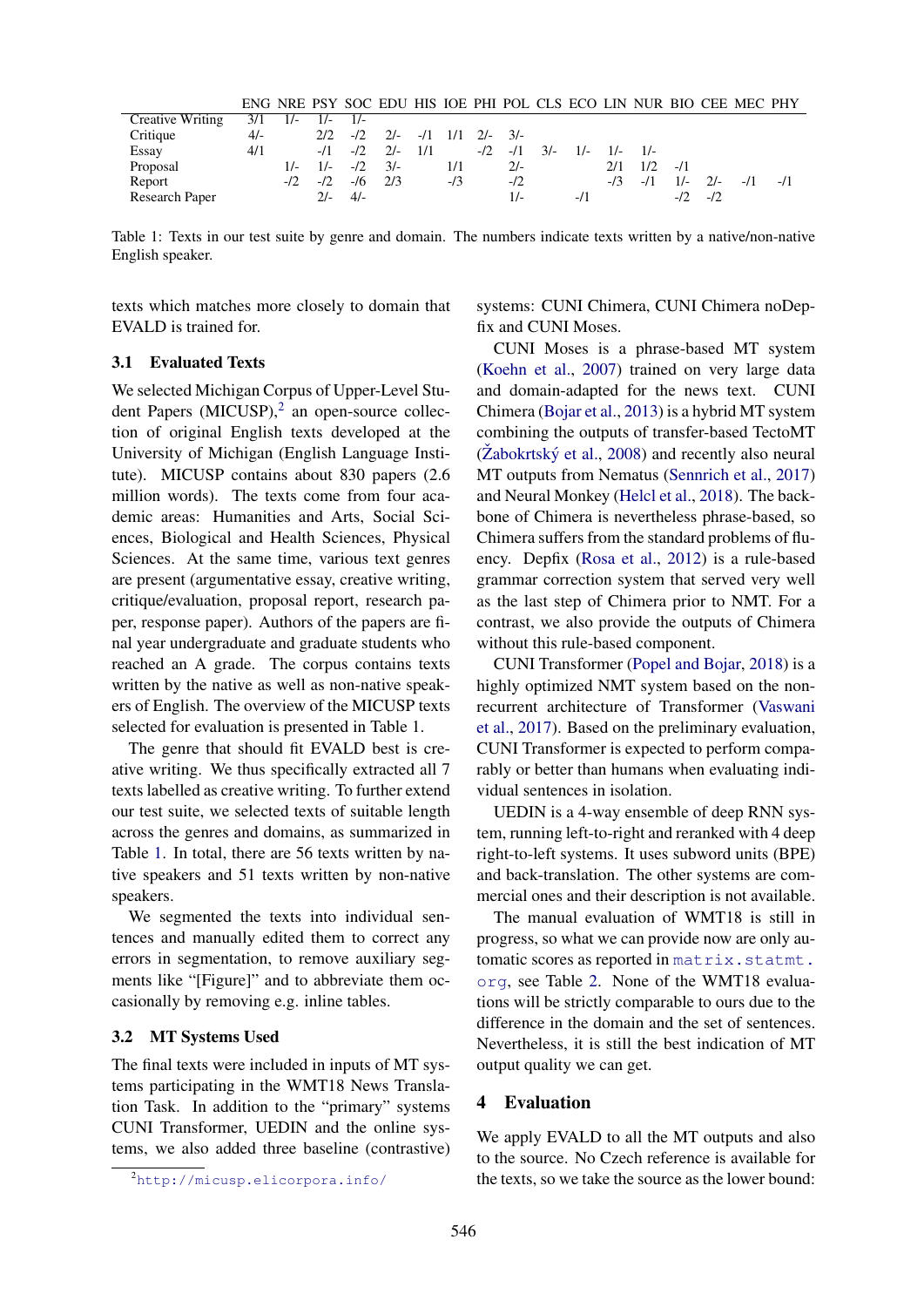| System                  | <b>BLEU</b> | <b>BLEU-cased</b> | TER   | <b>BEER 2.0</b> | <b>CharactTER</b> |
|-------------------------|-------------|-------------------|-------|-----------------|-------------------|
| <b>CUNI</b> Transformer | 26.6        | 26.0              | 0.638 | 0.567           | 0.532             |
| <b>UEDIN</b>            | 24.0        | 23.4              | 0.666 | 0.554           | 0.550             |
| CUNI Chimera noDepFix   | 21.0        | 19.8              | 0.703 | 0.528           | 0.600             |
| CUNI Chimera            | 20.8        | 19.2.             | 0.704 | 0.522           | 0.605             |
| <b>CUNI Moses</b>       | 17.5        | 16.4              | 0.739 | 0.509           | 0.632             |

Table 2: Automatic results of WMT18 English-Czech systems as listed at http://matrix.statmt.org/ matrix/systems\_list/1883.

| EVALD version           | L1              | L2              |
|-------------------------|-----------------|-----------------|
| <b>CUNI</b> Transformer | $5.00 \pm 0.00$ | $5.02 \pm 0.91$ |
| CUNI Chimera noDepFix   | $5.00 \pm 0.00$ | $4.92 \pm 0.88$ |
| UEDIN                   | $5.00 \pm 0.00$ | $4.77 \pm 0.89$ |
| online-B                | $5.00 + 0.00$   | $4.76 + 0.87$   |
| <b>CUNI Moses</b>       | $4.97 \pm 0.29$ | $4.69 \pm 0.83$ |
| online-A                | $5.00 \pm 0.00$ | $4.60 \pm 0.81$ |
| <b>CUNI</b> Chimera     | $5.00 \pm 0.00$ | $4.58 \pm 0.80$ |
| online-G                | $4.97 \pm 0.29$ | $4.58 \pm 0.81$ |
| Source                  | $1.00 + 0.00$   | $1.00 + 0.00$   |

Table 3: Overall EVALD scores for individual MT systems. L1: EVALD for native speakers with 5 being the best mark, L2: EVALD for non-natives with 6 being the best possible mark.

| <b>EVALD L2 Score</b> | # Does                                                                                                         | #   |
|-----------------------|----------------------------------------------------------------------------------------------------------------|-----|
|                       |                                                                                                                | 56  |
|                       | 29                                                                                                             | 289 |
|                       | 21                                                                                                             | 153 |
|                       | 20                                                                                                             | 136 |
|                       | 12                                                                                                             | 90  |
|                       | 18                                                                                                             | 132 |
|                       | $6.00 \pm 0.00$<br>$4.72 \pm 0.84$<br>$4.67 \pm 0.89$<br>$4.65 \pm 0.90$<br>$4.59 \pm 0.70$<br>$4.52 \pm 0.66$ |     |

Table 4: Results for individual genres.

EVALD, trained for Czech, should very much dislike the original English text.

The overall EVALD score across the 107 texts produced by each MT system is listed in Table 3. Clearly, the L1 version of EVALD aimed at native speakers is non-discerning. All systems get almost the same score. It is actually the best possible score, but this tells us primarily that the system trained for L1 is not suitable for our setting. Only the source gets the worst possible score.

The L2 version is more interesting. As expected, English Source receives the worst rating, 1.0 with no variance at all. MT systems score around 4 or 5. While this is a clear overestimation of the text quality (6 would be the best score and e.g. phrase-based MT Moses gets 4.69), it reveals some differences between the systems.

We thus explore only EVALD L2 in the following.

Table 4 lists EVALD L2 scores for individual genres across MT systems; Source was not considered. The columns "#" and "# Docs" specify

|            | EVALD L2 Score  | #   | $#$ Docs       |
|------------|-----------------|-----|----------------|
| HIS        | $5.48 \pm 0.89$ | 27  | 3              |
| ENG        | $5.23 \pm 0.97$ | 83  | 13             |
| NRE        | $5.11 \pm 0.63$ | 35  | 4              |
| IOE        | $5.03 + 0.79$   | 65  | 7              |
| <b>PSY</b> | $4.83 + 0.97$   | 88  | 11             |
| SOC        | $4.79 \pm 0.91$ | 160 | 17             |
| BЮ         | $4.74 \pm 0.60$ | 38  | 4              |
| CEE        | $4.62 \pm 0.61$ | 32  | 4              |
| ECO        | $4.56 + 0.73$   | 16  | $\overline{c}$ |
| EDU        | 4.55±0.86       | 78  | 12             |
| POL        | $4.48 + 0.80$   | 63  | 9              |
| LIN        | $4.44 + 0.73$   | 59  | 7              |
| NUR        | $4.37 \pm 0.49$ | 43  | 5              |
| MEC        | $4.36 \pm 0.50$ | 11  | 1              |
| PHY        | $4.36 \pm 0.50$ | 11  | 1              |
| CLS        | $4.27+0.46$     | 15  | 3              |
| PHI        | $4.00+0.00$     | 32  | 4              |
|            |                 |     |                |

Table 5: Results for individual domains.

|                    | <b>EVALD L2 Score</b> | #   | # Does |
|--------------------|-----------------------|-----|--------|
| Native Speaker     | $4.86 \pm 0.93$       | 298 | 56     |
| Non-Native Speaker | $4.68 \pm 0.82$       | 558 | 51     |

Table 6: Results depending on whether the author of the English original was an English native speaker.

the size of the sample in terms of individual scorings and distinct documents, respectively.

We see that all 56 translations of the 7 documents of Creative Writing seemed excellent. Again, EVALD is non-discerning in this setting. Other genres exhibit some divergence in scores. Since all the genres differ from the news texts that the MT systems are geared towards, it is not easy to explain the stability of the score in Creative Writing. Possibly, EVALD is checking many shallow discourse features (e.g. the presence of a certain variety of conjunctions) and our texts in Creative Writing superficially include the required diversity, and this diversity is preserved by all MT systems.

Table 5 looks at text domains. There is a reasonable variance across the translations and texts (except PHIlosophy) but it is again difficult to come up with a unified view. For instance, natural sciences like BIOlogy or PHYsics span a wide range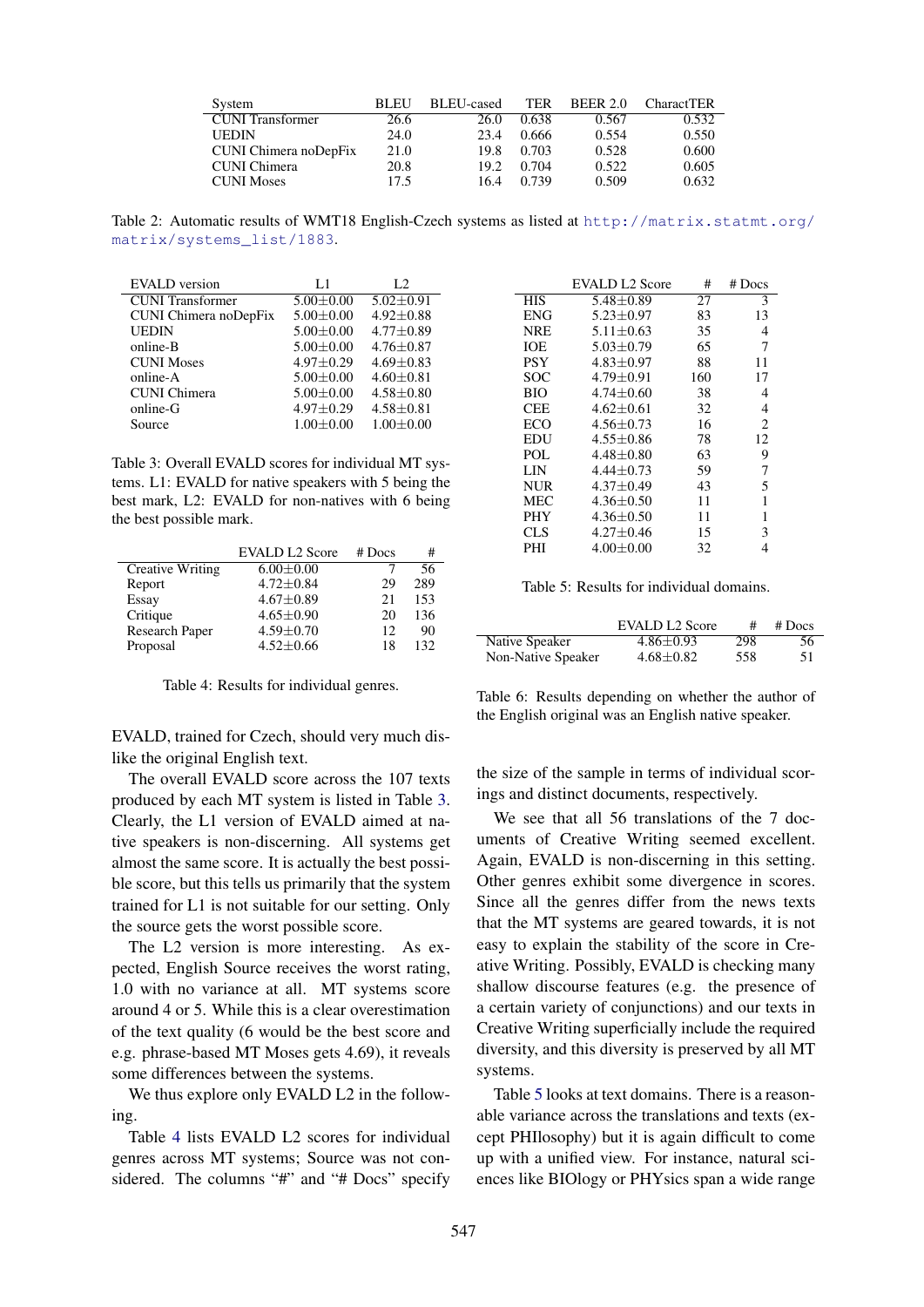|                         | Discourse-Specific | Other            | All                           |
|-------------------------|--------------------|------------------|-------------------------------|
| <b>CUNI</b> Transformer | $4.56 \pm 1.18$    | $4.79 + 1.16$    | $5.02 \pm 0.91$               |
| CUNI Chimera noDepFix   | $4.52 \pm 1.15$    | $14.86 \pm 1.17$ | $4.92 \pm 0.88$               |
| <b>UEDIN</b>            | $4.52 \pm 1.15$    | $4.86 \pm 1.09$  | $4.77 \pm 0.89$               |
| online-B                | $4.39 + 1.17$      | $4.82 + 1.12$    | $4.76 + 0.87$                 |
| online-G                | $4.35 \pm 1.15$    | $4.68 + 1.21$    | $4.58 \pm 0.81$               |
| online-A                | $4.34 + 1.12$      | $4.66 \pm 1.28$  | $\frac{1}{2}$ 4.60 $\pm$ 0.81 |
| <b>CUNI Moses</b>       | $4.30 \pm 1.24$    | $14.69 \pm 1.28$ | $(4.69 \pm 0.83)$             |
| <b>CUNI</b> Chimera     | $3.98 \pm 1.36$    | $4.66 \pm 1.20$  | $4.58 \pm 0.80$               |
| Source                  | $1.86 \pm 1.65$    | $2.00 \pm 1.73$  | $1.00 + 0.00$                 |
|                         |                    |                  |                               |

Table 7: Comparison of EVALD L2 scores using discourse-specific (deep) features, other (shallow) features, and all features. Vertical tildes mark differences in rank in comparison with the rank given by the discourse-specific features.

|                   | Avg. var. of scores |
|-------------------|---------------------|
| across nativeness | 0.88                |
| across MT systems | 0.85                |
| across genre      | 0.67                |
| across domain     | 0.67                |

Table 8: Variance in EVALD L2 scores across various aspects of our test suite.

of ranks, as humanities do (HIStory or the mentioned PHIlosophy).

Table 6 documents the effect of the mother tongue of the author of the original English text before the translation.

Table 7 compares EVALD L2 scores in three experimental settings: using only the deep text features (marked discourse-specific in the table), shallow features (marked other) and all features.<sup>3</sup> Vertical tildes mark differences in rank in comparison with the rank given by the deep text features. Agreement in five first ranks using the deep features and all features indicates that the full version of EVALD (i.e. using all features) really evaluates the translation systems based on the quality of the text coherence, rather than on the basis of shallow features.

Table 8 summarizes the variance of EVALD scores according to individual aspects captured in the previously mentioned tables. The highest variance of the scores appeared in the aspect of nativeness of the text author.

The second most diverse results are across MT systems. The evaluation proposed here thus seems as a promising research direction, although a careful analysis of EVALD features and their adaptation will be needed to obtain more discerning evaluation. Finally, the genre and domain of the original text also play a role but this is always to be expected.

### 5 Conclusion

We presented the results of automatic evaluation of Czech text quality applied to the output of generally good MT systems translating from English into Czech.

The results indicate that EVALD, as now trained for human-authored texts, is ineffective in its version for native speakers. However, EVALD version for non-natives has a rather promising potential for evaluating automatic translations because it allows distinguishing individual MT systems.

The most diversity of scores can be attributed to the nativeness of the author of the original text. We conclude that the examined MT systems in general preserve sufficient traits of source text quality for this.

EVALD-style of evaluation seems promising because the second most differentiating aspect is the MT system used. Further exploration of EVALD features as well as a direct comparison with manual assessment of translation quality are, however, necessary to make EVALD a useful MT evaluation method.

### Acknowledgments

This work has been supported by the grants 18- 24210S, GA17-06123S and GA17-03461S of the Czech Science Foundation, SVV 260 453, and using language resources and tools distributed by the LINDAT/CLARIN project of the Ministry of Education, Youth and Sports of the Czech Republic (projects LM2015071 and OP VVV VI CZ.02.1.01/0.0/0.0/16 013/0001781).

### References

Ondřej Bojar, Rudolf Rosa, and Aleš Tamchyna. 2013. Chimera – Three Heads for English-to-Czech Translation. In *Proceedings of the Eighth Workshop on*

<sup>&</sup>lt;sup>3</sup>See Section 2 for the list of features.